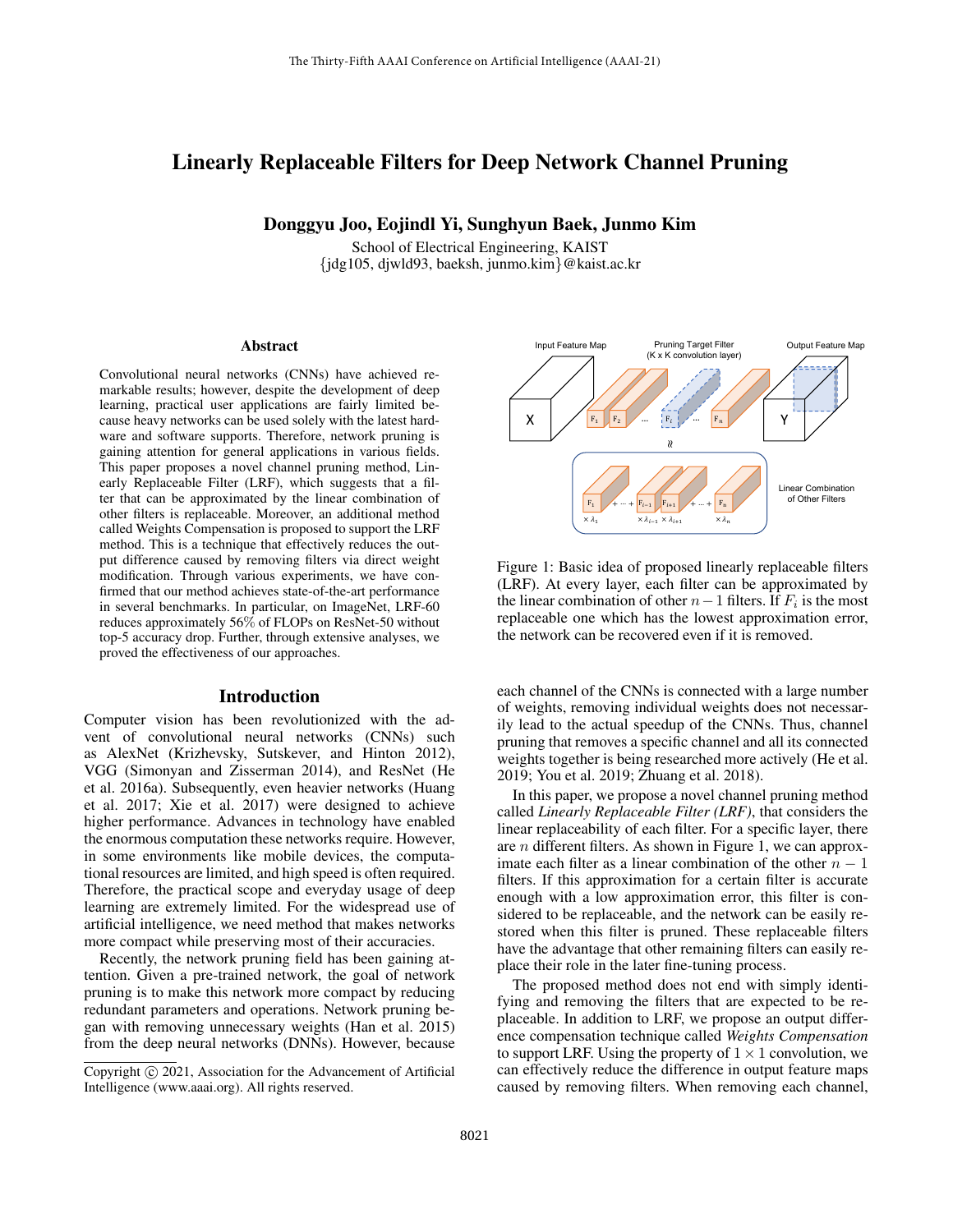we directly modify the values of the remaining weights to the appropriate values such that the network can be preserved. This process does not require any extra fine-tuning or learning, and the difference is drastically reduced through simple operations. Most existing studies have attempted to identify the least important filter and simply remove it or design a special loss to make a particular filter less important. However, the proposed method directly changes the value of the remaining weight for the successful channel pruning. This approach provides a clear theoretical basis, unlike traditional pruning methods. We have achieved state-of-the-art results when the proposed LRF and Weights Compensation are used together.

Moreover, we conducted various analyses of LRF and the network pruning field. We demonstrate the effectiveness of the proposed method and also discuss the problem of accuracy drop, an important metric in the field of pruning. The key contributions of our work are summarized as follows:

1) We propose a novel perspective of channel pruning called *Linearly Replaceable Filter (LRF)* that the network can be successfully pruned with the replaceable filter that can be expressed by a linear combination of other filters.

2) By directly modifying the values of remaining filters after eliminating each channel, we can reduce the difference occurring in the output feature maps. We call this *Weights Compensation*.

3) We have conducted several analyses of network pruning. In particular, we revealed that considering the accuracy drop alone could be problematic when evaluating the performance of pruning.

### Related Work

Network Pruning. Network pruning aims to remove the unnecessary weights of a pre-trained neural network while maintaining high performance. Early pruning (Han et al. 2015) began with the removal of weights or nodes with small-norm from the DNN; however, as CNN evolved, the pruning of a single weight or node was not practically effective. Thus, channel pruning or filter pruning became the mainstream in this field. Several heuristic methods that use the average percentage of zero activations (Hu et al. 2016) and Lasso regression (He, Zhang, and Sun 2017; Luo, Wu, and Lin 2017) were proposed at the early stage of channel pruning research. Since then, various approaches such as regularizing the scaling factor of BatchNorm (BN) (Ioffe and Szegedy 2015) to prune corresponding channel (Liu et al. 2017), measuring the importance score through backprop (Yu et al. 2018), or finding important channels by adding a new loss to the intermediate layer (Zhuang et al. 2018) have been proposed. Recently, more unique methods have emerged (He et al. 2019; You et al. 2019; Lin et al. 2020), such as investigating the value of pruning (Liu et al. 2018) or using meta-learning (Liu et al. 2019).

Other Methods. Knowledge distillation (Hinton, Vinyals, and Dean 2015; Romero et al. 2014; Yim et al. 2017) is a technique of distilling information from a large network and delivering it to a small network. Using this, a small network can be trained significantly better than training from scratch. Apart from using a pre-trained network, several studies (Howard et al. 2017; Tan and Le 2019; Zhang et al. 2018) have been conducted to design an efficient architecture away from the conventional CNN structure either in theoretical or in automatic way. It should be noted that these *other methods* are complementary to pruning and our LRF although their goals look similar. The LRF can be further combined with methods in this subsection to achieve more compact network. Therefore, these methods and LRF are in a good win-win relationship, not in a comparative relationship.

## Method

Preliminaries. We aim to reduce the computational complexity of a pre-trained network by removing redundant weights or filters. First, a pre-trained network  $\phi(\cdot)$  (we also call it as an original network) is provided. For a specific convolutional layer with kernel size  $K \times K$ , the weight  $\mathcal F$  has a dimension of  $K \times K \times m \times n$  where m and n represent the number of input and output channels, respectively. The lower-cased  $f_{i,j} \in \mathbb{R}^{K \times K}$  denotes the weights that connect the  $i$ -th input channel to the  $j$ -th output channel. We denote the collection of weights connected to the  $j$ -th output channel as  $f_{:,j}$ , and collection of weights connected to the *i*-th input channel as  $f_i$ , for notational convenience.

Our channel pruning proceeds by iteratively removing one channel of a layer at a time, and stops when the desired number of channels are pruned. When pruning of one layer is finished, the pruning of the next layer proceeds sequentially. In the following section, we explain how we find the most replaceable filter using the concept of LRF. In the next section, we discuss the *weights compensation*, one of our key contributions. By applying weights compensation, we finally present a complete version of our channel selection criterion.

## Linearly Replaceable Filters

Given any  $K \times K$  convolution layer  $(K \in \mathbb{N})$  of pre-trained network  $\phi(\cdot)$ , this layer has a weight  $\mathcal{F} \in \mathbb{R}^{K \times K \times m \times n}$ , where  $m$  and  $n$  represent the number of input and output channels, respectively. The  $\mathcal F$  can be considered as a collection of *n* filters  $f_{:,j} \in \mathbb{R}^{K \times K \times m}$  for  $j = 1, \dots, n$ . Then, each filter  $f_{:,j}$  can be approximated as a linear combination of the other  $n - 1$  filters of the same layer. For all  $j = 1, \dots, n$ , this approximation can be expressed using the following equation:

$$
f_{:,j} = \sum_{l \neq j} \lambda_{j,l} f_{:,l} + \epsilon_j \tag{1}
$$

where  $\epsilon_i$  is an approximation error with the same dimensions as filter  $f_{:,j}$ , and  $\lambda_{j,l}$  is a scalar coefficient. Because our goal is to best approximate each  $f_{:,j}$ , we select  $\lambda_{j,l}$  that minimizes  $||\epsilon_j||$ . The coefficients  $\lambda_{j,l}$  can be obtained by solving the following problem:

$$
\min L_j = \min ||f_{:,j} - \sum_{l \neq j} \lambda_{j,l} f_{:,l}||^2.
$$
 (2)

First we reshape each filter  $f_{:,j}$  as a vector with length  $K \cdot$  $K \cdot m$ . Then, by differentiating with respect to each  $\lambda_{j,l'}$  for all  $l'$ , we obtain the following equation: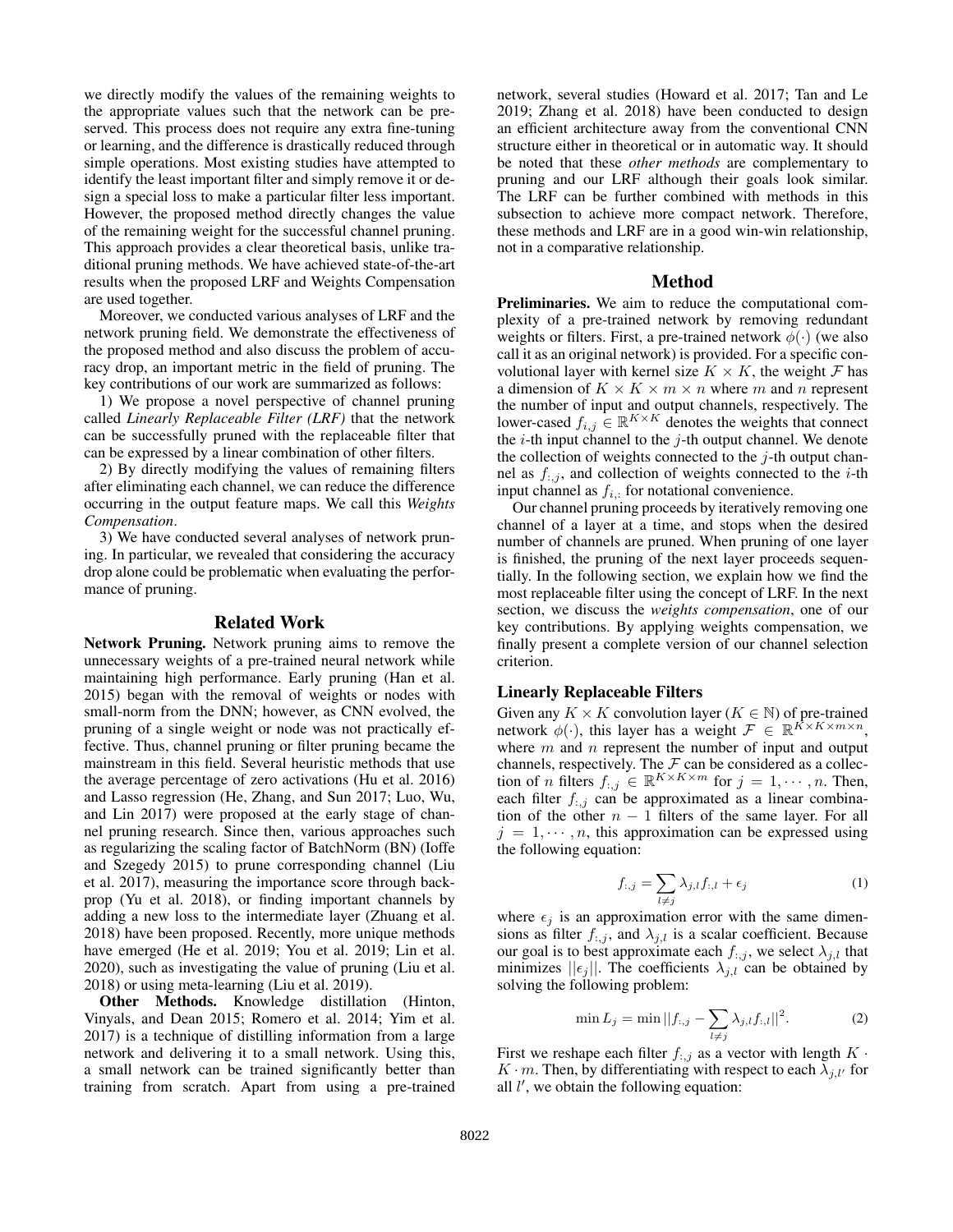$$
\frac{\partial L_j}{\partial \lambda_{j,l'}} = 2f_{:,l'}^T(f_{:,j} - \sum_{l \neq j} \lambda_{j,l}f_{:,l}) = 0.
$$
 (3)

Then, it becomes a system of linear equations with  $n - 1$ variables and  $n-1$  equations, and it can be solved by matrix computation. After we obtain all the  $\lambda$ , we can easily calculate all the approximation errors  $\epsilon_1, \dots, \epsilon_n$ . Our channel selection criterion for pruning is to pick the channel that corresponds to the most replaceable filter. Therefore, we choose a filter  $f_{\cdot,s}$  that has the smallest approximation error  $\epsilon_s$ , *i.e.*, we choose to remove the filter  $f_{\cdot,s}$  such that

$$
s = \underset{j}{\arg\min} \left| |\epsilon_j| \right| \tag{4}
$$

Because we are aiming for channel pruning, removing filter  $f_{:,s}$  naturally leads to removing the s-th output channel of this layer and all the associated weights simultaneously. When pruning is completed, every operation is conducted only using the remaining channels. We call this method as Linearly Replaceable Filter (LRF); it means that we select the filters that can be replaced by the linear combination of other filters. Because the pruning process usually does not simply finish with only removing unnecessary channels, but fine-tuning proceeds with the remaining filters, it is very important to identify how the deleted filter is related to the other filters. Removing the replaceable filter can preserve the performance of the original network because the remaining filters can replace the role of the removed filter. Since this step requires only some of simple matrix computations, the time consumption for this process is negligible.

#### Weights Compensation

Although LRF provides the intuition that replaceability can be beneficial, it does not provide an explicit explanation of whether this can actually lead to successful pruning. Therefore, we propose a supplement method *weights compensation* that makes our method more reliable.

We start by adding a  $1\times1$  convolution on top of the  $K\times K$ convolution layer that we want to prune. This  $1 \times 1$  convolution is initialized as an identity matrix such that the computation of the original network is not affected. This addition of  $1 \times 1$  convolution enables two things: First, when removing the channels, the change in the network resulting from pruning can be significantly reduced by modifying the remaining weights of this  $1 \times 1$  convolution. Second, it enables the pruning of any  $K \times K$  convolution regardless of the network structure, such as ResNet's skip-connection. One thing to note is that when we add this new  $1 \times 1$  convolution, any function such as BN (Ioffe and Szegedy 2015) or ReLU is not placed between the two convolutions.

Let  $X = \{X_1, \dots, X_m\}$  and  $Y = \{Y_1, \dots, Y_n\}$  be the input and output of given  $K \times K$  convolution. Then, Y becomes the input of the  $1 \times 1$  convolution layer we added on top of this  $K \times K$  convolution. Further, let  $Z =$  $\{Z_1, \dots, Z_n\}$  be the output of this  $1 \times 1$  convolution layer. Each  $X_i$  indicates the *i*-th channel of feature map X. The number of channels of  $Y$  starts with  $n$  at the beginning, and it decreases as pruning progresses. The computation of these two convolution layers are as follows:



Figure 2: Basic framework of LRF. In the illustration, the width of the box implies the number of channels. A narrow width implies that the channel is pruned with a ratio *p*. Given any pre-trained network, first, we add two  $1 \times 1$ convolution layers at the bottom and top of every  $K \times K$ convolution layers in the network. Every  $1 \times 1$  convolution layers are initialized as an identity matrix that does not affect the computation of the pre-trained network. Subsequently, redundant filters are pruned following the criterion of LRF with weights compensation.

$$
Y_j = \sum_{i=1}^{m} X_i * f_{i,j} \coloneqq X * f_{:,j} \tag{5}
$$

$$
Z = \sum_{j=1}^{n} Y_j * g_{j,:} = \sum_{j=1}^{n} X * f_{:,j} * g_{j,:}
$$
 (6)

where  $f_{i,j} \in \mathbb{R}^{K \times K}$  is the weight of  $K \times K$  convolution that connects  $X_i$  and  $Y_j$ . Similarly,  $g_{j,k} \in \mathbb{R}$  is the weight of  $1 \times 1$  convolution that connects  $Y_j$  and  $Z_k$ . If we remove, for example, the first channel  $Y_1$  of Y, then the output feature map  $Z'$  after the removal has a difference of  $||\overline{Z} - Z'|| =$  $||X * f_{:,1} * g_{1,:}||$  from the original output Z.

Instead of simply removing  $f_{:,1}$  and  $Y_1$ , if we approximate  $f_{:,1}$  using Eq. 1, where the first filter can be expressed as  $f_{:,1} = \sum_{l \neq 1} \lambda_{1,l} f_{:,l} + \epsilon_1$ , we can achieve more improved pruning. By substituting this approximation to Eq. 6, we get

$$
Z = \sum_{j \neq 1} X * f_{:,j} * (g_{j,:} + \lambda_{1,j} g_{1,:}) + X * \epsilon_1 * g_{1,:}. \tag{7}
$$

This shows the fact that the output feature map  $Z$  can be expressed without using  $f_{:,1}$ . After we eliminate the first channel, if we change all the weights  $g_{j,:}$  to  $g_{j,:} + \lambda_{1,j} g_{1,:}$ , then the output feature map  $Z''$  in that situation has a feature map difference of  $||Z - Z''|| = ||X * \epsilon_1 * g_{1,:}||$  which would be much smaller than the  $||Z - Z'||$  in the above removal without weight modification. We call this modification as *Weights Compensation* which implies that the difference caused by pruning can be compensated by direct weight change.

Without loss of generality, the above process can be extended to other filters  $f_{:,j}$ , not only for  $f_{:,1}$ . Therefore, the proposed *weights compensation* can be further generally defined as follows. Whenever we remove a specific *l*-th channel  $Y_l$ , we directly modify the remaining weight value  $g_{j,:}$  of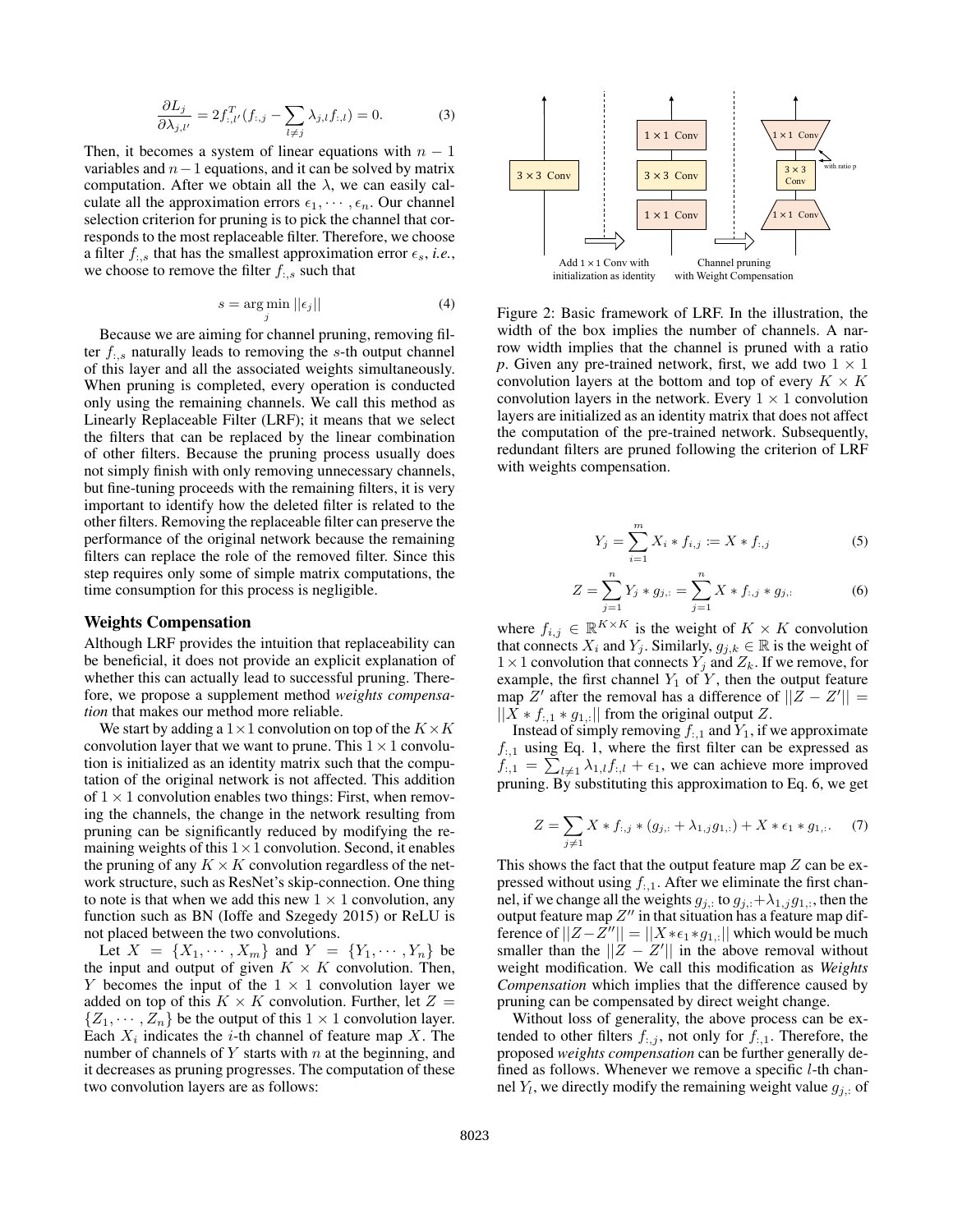$1 \times 1$  convolution to  $g'_{j,:}$  for all  $j \neq l$  where

$$
g'_{j,:} = g_{j,:} + \lambda_{l,j} g_{l,:}.
$$
 (8)

Then, the difference in the output caused by pruning can be drastically reduced. Eq. 7 also implies another fact that the difference in output after the removal of the l-th channel does not depend on only the approximation error  $\epsilon_l$ . The output difference of  $Z''$  after weights compensation is  $||Z - \overline{Z}''|| = ||X * \epsilon_l * g_{l,:}||$ , which is also a function of the weight g. Therefore, we finally propose a selection criterion that considers both  $\epsilon$  and g. Intuitively, if both  $\epsilon_l$  and  $g_{l,:}$  are of smaller magnitude, it is more likely to have small  $||X * \epsilon_l * g_{l,:}||$ . Thus, we replace the previous criterion in Eq. 4 by the following selection criterion, where we remove the s-th channel such that

$$
s = \underset{l}{\arg\min} \, ||\epsilon_l|| \cdot ||g_{l,:}||. \tag{9}
$$

Our pruning process is summarized in Alg 1. Because we already have a pre-trained network,  $f, g, \lambda, \epsilon$  can be easily obtained without much cost.

Following the above process, we can reduce the number of output channels of the given  $K \times K$  convolution. In addition, if we add the identity initialized  $1 \times 1$  convolution at the bottom of the  $K \times K$  convolution and apply the same process, then we can also reduce the number of input channels of the  $K \times K$  convolution. However, this time, the process should be applied symmetrically because the  $1 \times 1$  convolution is at the bottom. We have to find the replaceable filters using the transposed filter  $f_{i,:} \in \mathbb{R}^{K \times K \times n}$  which is the set of weights connected to the i-th input channel of  $K \times K$ convolution. The process is briefly illustrated in Figure 2.

LRF can reduce both the number of input and output channels of any convolution without being affected by the network structure or other modules near the convolution. For example, while existing techniques have made it difficult to reduce the channels connected to the skip-connection in ResNet, the proposed method can reduce the computation of  $K \times K$  convolution regardless of the existence of nearby skip-connection. The proposed method can be used for all convolution layers with any kernel sizes. Therefore, one of the main advantages of this technique is that it is generally applicable to any type of CNN architecture.

Because weights compensation plays a very important role in the LRF, it is applied together in all further experiments when using the LRF. Therefore, any future reference to LRF henceforth implies the usage of LRF and weights compensation together.

#### Number of FLOPs and Params

One might wonder whether it is fine to add two additional  $1 \times 1$  convolution layers. When the number of channels is *n*, the FLOPs of the original  $K \times K$  convolution is  $\propto K^2 n^2$ . After the addition of two 1 × 1 convolutions, the FLOPs become  $\propto (K^2 + 2) \cdot n^2$ . However, when we prune the channels with ratio  $p$ , then the FLOPs become  $\propto 2n^2(1-p) + K^2n^2(1-p)^2$  which is significantly lower than the original FLOPs. For example, if  $p = 0.5$  and  $K = 3$ , it shows 64% of FLOPs reduction.

#### Algorithm 1: Iterative algorithm for single layer

**Given:** Weights  $f_{i,j} \in \mathbb{R}^{K \times K}$ ,  $g_{j,k} \in \mathbb{R}$ , pruning ratio p, set of removed channel indices  $P$ , set of remaining channel of indices T **Initialization:**  $P \leftarrow \emptyset, T \leftarrow \{1, \ldots, n\}$ while  $|P| < n \times p$  do Obtain  $\lambda_{:,:}$ ,  $\epsilon$  from channels in T using Eq. 1, 3 Find index s using the Eq. 9, and move s from  $T$  to  $P$ Remove s-th output channel and associated weights for *j in T* do  $g_{j,:} \leftarrow g'_{j,:} = g_{j,:} + \lambda_{s,j} g_{s,:}$ fine-tune  $\phi(\cdot)$ Move on to the pruning of input channels of  $K \times K$ convolution, and repeat the above process symmetrically

Move on to the next layer



Figure 3: General view of pruning for bottleneck block. Orange convolution layers are newly added for LRF. Channels related to  $3 \times 3$  convolutions are already pruned using LRF (blue box), and channels between consecutive  $1 \times 1$  convolutions (green box) will be subsequently pruned with Eq. 10.

#### Pruning for Bottleneck

Unlike the usual network, the FLOPs of bottleneck block in ResNet are concentrated on the  $1 \times 1$  convolution layer. Therefore, in our basic framework, it is difficult to achieve a significantly high compression rate in the deeper ResNet. Here, we propose the modified small-norm criterion as an additional method to reduce the FLOPs in bottleneck block.

In the bottleneck block, the  $3 \times 3$  convolution in the middle can be pruned first using LRF with the addition of two  $1 \times 1$  convolutions (blue box in Figure 3). Then, two pairs of two consecutive  $1 \times 1$  convolutions remain at the block as shown in the green boxes of Figure 3. The traditional smallnorm criterion applied to  $3 \times 3$  convolution was a problematic method because that considers only the magnitude of weights and ignores the spatial computation mechanism of convolution. Unlike  $3 \times 3$  convolution,  $1 \times 1$  convolution does not observe the spatial relationship in the feature map, therefore the scale of  $1 \times 1$  convolution contains much significant information. In addition, since the feature map is multiplied by the BN scaling factor  $\gamma_k$ , this is also an important factor to consider when choosing the channel to prune. Using these facts, we propose to use the following modified small-norm criterion to prune the channel between the two  $1 \times 1$  convolutions. We remove the s-th channel such that

$$
s = \underset{k}{\arg\min} ||w_{:,k}^{lower}|| \cdot \gamma_k \cdot ||w_{k,:}^{upper}|| \tag{10}
$$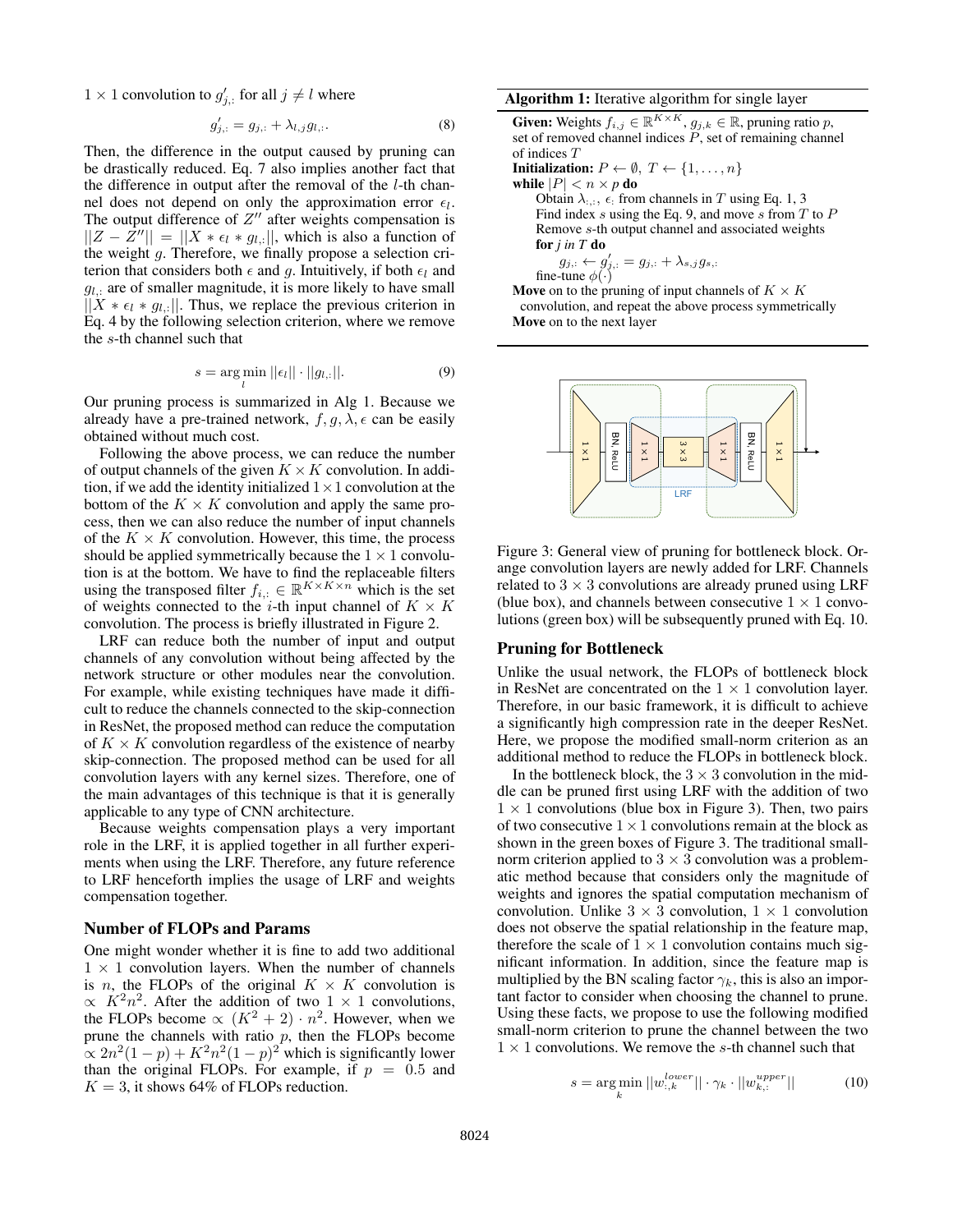| <b>Network</b> | Method                   | <b>Baseline</b><br>Acc $(\% )$ | Pruned<br>Acc $(\%)$ | Acc $\downarrow$<br>$(\%)$ | $FLOPs \downarrow$<br>$(\%)$ | Param $\downarrow$<br>$(\%)$ |
|----------------|--------------------------|--------------------------------|----------------------|----------------------------|------------------------------|------------------------------|
|                | SFP (He et al. 2018)     | 92.63                          | 92.08                | 0.55                       | 41.5                         |                              |
|                | LFPC (He et al. $2020$ ) | 92.63                          | 92.12                | 0.51                       | 52.6                         |                              |
| ResNet-32      | FPGM (He et al. 2019)    | 92.63                          | 91.93                | 0.70                       | 53.2                         |                              |
|                | $LRF-50$ (Ours)          | 92.49                          | 92.54                | $-0.05$                    | 62.0                         | 63.3                         |
|                | $LRF-60$ (Ours)          | 92.49                          | 92.02                | 0.47                       | 73.5                         | 74.0                         |
|                | $NISP$ (Yu et al. 2018)  |                                |                      | 0.03                       | 43.6                         | 42.6                         |
|                | DCP (Zhuang et al. 2018) | 93.80                          | 93.81                | $-0.01$                    | 47.1                         | 70.3                         |
|                | HRank (Lin et al. 2020)  | 93.26                          | 93.17                | 0.09                       | 50.0                         | 42.4                         |
|                | SFP (He et al. 2018)     | 93.59                          | 92.26                | 1.33                       | 52.6                         |                              |
| ResNet-56      | FPGM (He et al. 2019)    | 93.59                          | 93.49                | 0.10                       | 52.6                         |                              |
|                | LFPC (He et al. $2020$ ) | 93.59                          | 93.24                | 0.35                       | 52.9                         |                              |
|                | GBN (You et al. 2019)    | 93.10                          | 93.43                | $-0.33$                    | 60.1                         | 52.5                         |
|                | $LRF-50$ (Ours)          | 93.45                          | 93.73                | $-0.28$                    | 62.4                         | 63.4                         |
|                | GBN (You et al. 2019)    | 93.10                          | 93.07                | 0.03                       | 70.3                         | 66.7                         |
|                | $LRF-60$ (Ours)          | 93.45                          | 93.19                | 0.26                       | 73.9                         | 74.1                         |
|                | HRank (Lin et al. 2020)  | 93.26                          | 90.72                | 2.54                       | 74.1                         | 68.1                         |
|                | SFP (He et al. 2018)     | 93.68                          | 93.38                | 0.30                       | 40.8                         |                              |
| $ResNet-110$   | $NISP$ (Yu et al. 2018)  |                                |                      | 0.18                       | 43.8                         | 43.3                         |
|                | FPGM (He et al. 2019)    | 93.68                          | 93.85                | $-0.17$                    | 52.3                         |                              |
|                | HRank (Lin et al. 2020)  | 93.50                          | 93.36                | 0.14                       | 58.2                         | 59.2                         |
|                | LFPC (He et al. $2020$ ) | 93.68                          | 93.07                | 0.61                       | 60.3                         | $\overline{\phantom{a}}$     |
|                | $LRF-50$ (Ours)          | 93.76                          | 94.34                | $-0.58$                    | 62.6                         | 63.5                         |
|                | HRank (Lin et al. 2020)  | 93.50                          | 92.65                | 0.85                       | 68.6                         | 68.7                         |
|                | $LRF-60$ (Ours)          | 93.76                          | 94.16                | $-0.40$                    | 74.1                         | 74.2                         |

Table 1: Comparison results of ResNet on CIFAR-10. *Acc* ↓ (the smaller, the better) is the accuracy drop of pruned model compared to the baseline model. FLOPs  $\downarrow$  and Param  $\downarrow$  represent the reduction of FLOPs and parameters in percentage, respectively.

where  $w^{lower}$  is a set of weights of the lower  $1 \times 1$  convolution, and  $w^{upper}$  is a set of weights of the upper  $1 \times 1$ convolution.  $\gamma_k$  is the k-th scaling factor of the BN. Three factors in the above equation encompass every weight connected to the k-th channel between two  $1 \times 1$  convolutions.

## Overall Pruning Framework for LRF

The overall process of LRF is demonstrated in Algorithm 1. Given a pre-trained network, we add two  $1 \times 1$  convolution layers initialized as an identity at the bottom and top of every  $K \times K$  convolution layer. Using LRF, we can reduce the number of input and output channels of the  $K \times K$  convolution with a ratio  $p$  which is pre-defined by the user. Pruning starts from the top layer which is closest to the classifier because pruning the bottom layer first is likely to affect the value of the top layer. After we prune all the layers from top to bottom, we fine-tune the entire network to improve the generalization ability of the pruned network. In the bottleneck block, we prune the channels related to the  $K \times K$ convolution of the entire network using LRF first, and the channels between the consecutive  $1 \times 1$  convolutions are removed using Eq. 10.

#### Experiments

Training Details. We used two image classification datasets, CIFAR-10 (Krizhevsky, Hinton et al. 2009) and ImageNet (Russakovsky et al. 2015). CIFAR-10 is a 10-class image classification dataset with an image size of  $32 \times 32$ . It contains 50k training images and 10k validation images. For the CIFAR-10, all the training settings follow the settings of ResNet (He et al. 2016a). ImageNet is a large-scale image classification dataset which contains 1.28 million training images and 50k validation images. For the ResNet on ImageNet experiment, we used the pre-trained network officially provided by PyTorch torchvision (Paszke et al. 2019). LRF Details. At the pruning stage, we fine-tune the network for one epoch each time we prune a layer. After pruning is finished, we finally fine-tune the pruned network. For the CIFAR-10, the learning rate starts from 0.01, and is divided by 10 at the half of the training. The total fine-tuning epochs are 1.5 times longer than the original training schedule. For the final fine-tuning of ImageNet, general training settings are used with a reduced learning rate to one-tenth of the original. Whenever we fine-tune a pruned network, dark knowledge (Hinton, Vinyals, and Dean 2015) ( $T = 2$ ) is used with the original pre-trained network as the teacher network. Because an original model is already given, no additional cost is required. All the results of LRF are average of three runs.

## Comparison Results

ResNet on CIFAR-10. CIFAR-10 is the most widely used dataset to evaluate pruning performance. ResNet is the basis of the latest CNN models which show state-of-the-art performance in several computer vision tasks. Since recent networks such as DenseNet (Huang et al. 2017), pre-activated ResNet (He et al. 2016b), and Wide-ResNet (Zagoruyko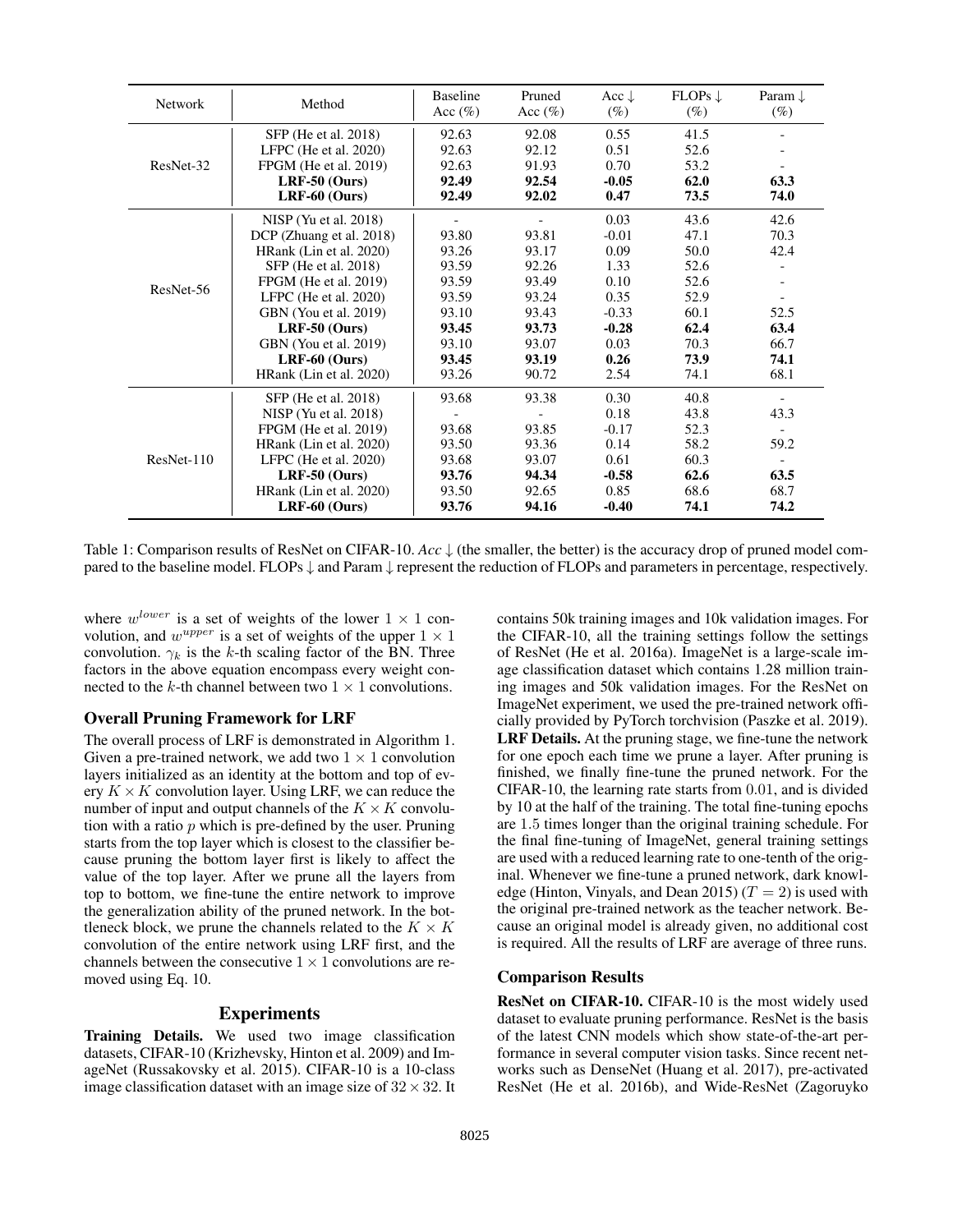| <b>Network</b> | Method                         | Pruned<br>Top-1 $(\%)$ | Top-1 $\downarrow$<br>(%) | Pruned<br>Top-5 $(\%)$ | Top-5 $\downarrow$<br>(%) | $FLOPs \downarrow$<br>(%) | Param $\downarrow$<br>(%) |
|----------------|--------------------------------|------------------------|---------------------------|------------------------|---------------------------|---------------------------|---------------------------|
|                | MIL (Dong et al. 2017)         | 66.33                  | 3.65                      | 86.94                  | 2.30                      | 34.6                      |                           |
|                | SFP (He et al. 2018)           | 67.10                  | 3.18                      | 87.78                  | 1.85                      | 41.8                      |                           |
| ResNet-18      | FPGM (He et al. 2019)          | 68.41                  | 1.87                      | 88.48                  | 1.15                      | 41.8                      |                           |
|                | $LRF-40$ (Ours)                | 69.78                  | $-0.02$                   | 89.32                  | $-0.25$                   | 45.5                      | 46.9                      |
|                | LRF-50 $(Ours)$                | 69.07                  | 0.69                      | 88.99                  | 0.08                      | 57.6                      | 59.7                      |
| ResNet-50      | SFP (He et al. 2018)           | 74.61                  | 1.54                      | 92.06                  | 0.81                      | 41.8                      |                           |
|                | HRank (Lin et al. 2020)        | 74.98                  | 1.17                      | 92.33                  | 0.54                      | 43.8                      | 36.7                      |
|                | $NISP$ (Yu et al. 2018)        |                        | 0.89                      |                        |                           | 44.0                      | 43.8                      |
|                | GDP (Lin et al. 2018)          | 71.89                  | 3.24                      | 90.71                  | 1.59                      | 51.3                      |                           |
|                | $LRF-50$ (Ours)                | 75.78                  | 0.43                      | 92.85                  | $-0.03$                   | 51.8                      | 49.1                      |
|                | FPGM (He et al. 2019)          | 74.83                  | 1.32                      | 92.32                  | 0.55                      | 53.5                      |                           |
|                | GBN-50 (You et al. 2019)       | 75.18                  | 0.67                      | 92.41                  | 0.26                      | 55.1                      | 53.4                      |
|                | ThiNet (Luo, Wu, and Lin 2017) | 71.01                  | 1.87                      | 90.02                  | 1.12                      | 55.8                      | 51.6                      |
|                | DCP (Zhuang et al. 2018)       | 74.95                  | 1.06                      | 92.32                  | 0.51                      | 55.8                      | 51.5                      |
|                | $LRF-60$ (Ours)                | 75.71                  | 0.50                      | 92.80                  | 0.02                      | 56.4                      | 53.5                      |

Table 2: Comparison results of ResNet on ImageNet. *Pruned Top-1* and *Pruned Top-5* denote the top-1 and top-5 accuracy after the pruning.  $Top-1 \downarrow$  and  $Top-5 \downarrow$  denote the accuracy drop of the pruned model compared to the baseline model.

and Komodakis 2016) are all based on the basic ResNet, the pruning ability on ResNet represents that the proposed method could be generally applicable to modern networks. We conducted experiments on ResNet using three different depths, 32, 56, and 110.

The pruning results are shown in Table 1. LRF-60 represents that we have pruned 60% of the channels. Our LRF outperforms the previous state-of-the-art models on several criteria. All our models have reduced the FLOPs by more than 60% and nonetheless can outperform most existing networks. For the ResNet-32, LRF-50 outperforms the previous SOTA model FPGM although 16% more FLOPs are reduced. For the ResNet-56, LRF-60 also shows the best performance compare to the previous SOTA model GBN and HRank. Compared to GBN, our model achieves a slightly lower accuracy increase, but the comparison is unfair because GBN used a baseline with low accuracy. The final accuracy is actually more important than the accuracy drop when evaluating the performance of the pruning method. To confirm that, we conducted a detailed analysis of the correlation between the baseline accuracy and the final accuracy afterward.

ResNet on ImageNet. Unlike the ResNet on CIFAR which only uses basic blocks, ResNet on ImageNet uses bottleneck blocks for deeper networks. To demonstrate that LRF works for any structures, we used both ResNet-18 which is composed of basic blocks and ResNet-50 which employs the bottleneck blocks. The results are shown in Table 2.

Regarding ResNet-18, LRF-40 achieves the highest performance with a margin of 1.37% than FPGM in Top-1 accuracy. For the first time, on ResNet-18, our pruned model has succeeded in outperforming the original model. In ResNet-50, which has a bottleneck structure, the channels between the  $1 \times 1$  convolutions have been removed by half. For the ResNet-50, we outperform the previous SOTA in both Top-1 and Top-5 accuracy while achieving more FLOPs reduction. Especially, the accuracy drop of the Top-5 is only 0.02%

| Model           | Training/Inference (ms) | Volume (MB) |
|-----------------|-------------------------|-------------|
| <b>Baseline</b> | 566.9/157.9             | 100.1       |
| <b>LRF-50</b>   | 244.4/78.3              | 51.1        |
| <b>LRF-60</b>   | 226.6/77.8              | 46.5        |

Table 3: Training/inference time & Volume of the model.

|               | Method   Baseline (%)   Pruned (%)   Scratch   Scratch-long |       |       |       |
|---------------|-------------------------------------------------------------|-------|-------|-------|
| $LRF-50$      | 93.45                                                       | 93.73 | 89.85 | 91.44 |
| <b>LRF-60</b> | 93.45                                                       | 93.19 | 89.81 | 91.13 |

Table 4: Investigation on the training from scratch at ResNet-56 on CIFAR-10. *scratch* indicates that the training our final pruned network from scratch. *scratch-long* is similar, but training epochs are extended to be fairly compared.

which represents that the accuracy of the original model is almost maintained.

#### Analyses on LRF

Training/Inference time & Volume of the model. 1) We measured the actual training/inference time of the ResNet-50 on four RTX 2080Ti GPU with a batch size of 256. The results are shown in Table 3. Despite the addition of several  $1 \times 1$  convolutions, the actual times are improved substantially. This result is due to the fact that the amount of computation is more important to the training speed than the effect from the number of layers. 2) Actual volume of the ResNet-50 models are also shown in Table 3. These results resolve the question about the practical advantage of our method.

Training from Scratch. LRF is a pruning method which utilizes the properties of 1x1 convolution when removing existing convolution layers. And, it is quite different from designing a new efficient network structure. However, one might suspect that the effectiveness of our work could come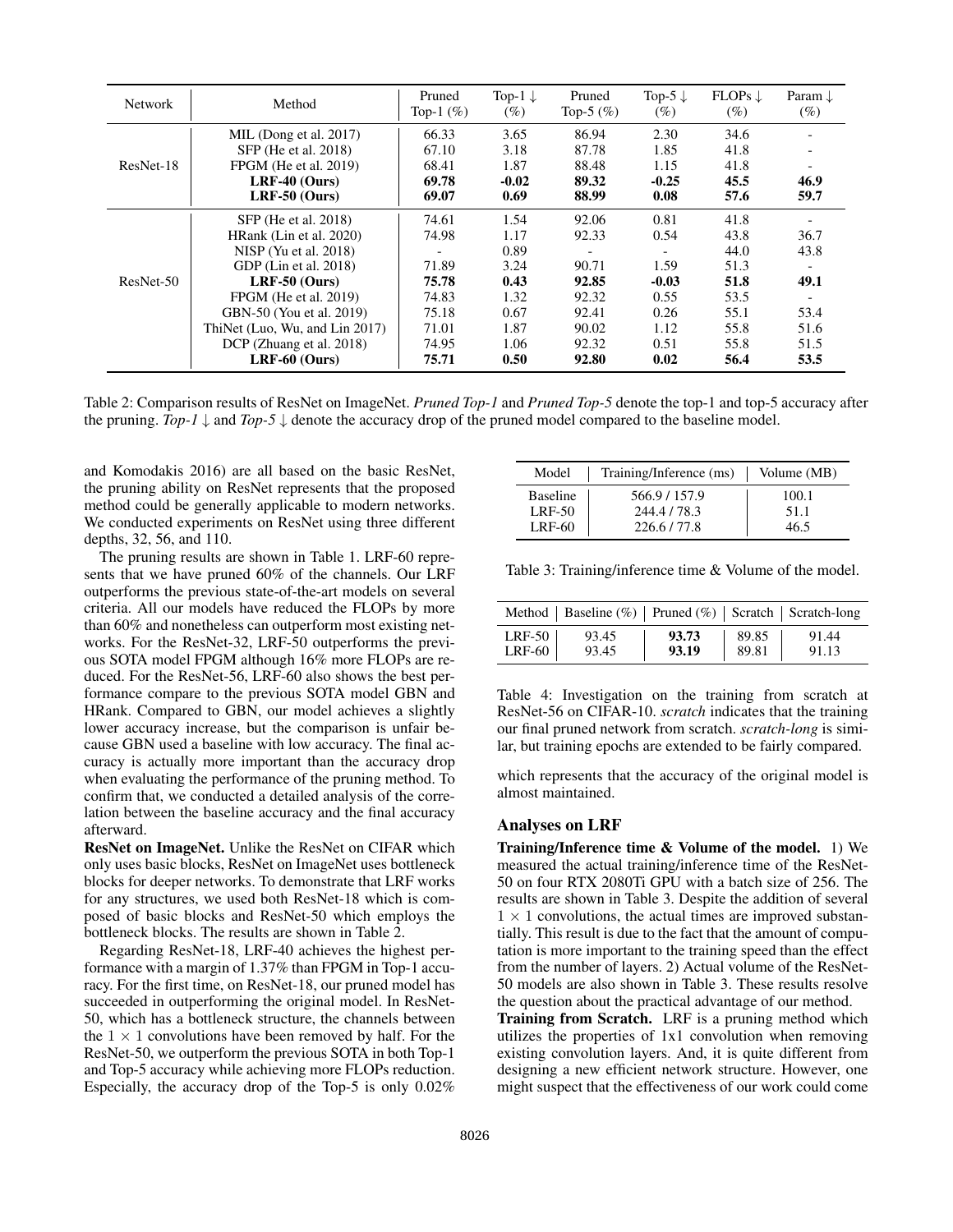

Figure 4: (a) Difference in output feature map that occurs when removing channels iteratively following each method. LRF with weights compensation shows significantly better results than other methods. (b) Difference in output feature maps when removing each channel in a layer. The horizontal axis implies the index of channel that we removed. Each 16 channel shows a significant difference.

from the addition of 1x1 convolution in architecture.

We trained our newly changed final model after pruning from the scratch. To compare them fairly, we also trained 'scratch-long' which has the same total training epochs with our LRF pruning. The comparison result is shown in Table 4. This result proves that our benefit comes from the suggested LRF technique, not from the change in structure.

Effectiveness of Weights Compensation. LRF with weights compensation can reduce the differences in output feature map caused by pruning, and it enables the pruned network to preserve its original performance. To demonstrate the effectiveness of our proposed method, we observed the difference in output feature maps when pruning each channel based on each baseline method.

Given a  $K \times K$  convolution layer that we try to prune, we first record the output feature map of the next layer for a particular training input batch. Then, we remove the most redundant channel one by one iteratively following each method, and calculate the norm of the difference between the resulting output feature map and the already-recorded value. There are four baselines, namely, 1) *Random*: choose the channel randomly, 2) *ThiNet*: greedily find the channel with the smallest difference, 3) *LRF without weights compensation*: apply LRF, but simply remove the channel without weight modification, 4) *LRF with weights compensation*: use LRF and modify the weight values with the proposed weights compensation method. For this ablation, the last convolution layer of ResNet-56 on CIFAR-10 was used.

The results are shown in Figure 4a. Using LRF without weights compensation shows a slightly larger difference than that of ThiNet, which is a greedy way of finding the

| Baseline Acc $(\%)$ | Pruned Acc $(\% )$   | Acc Drop $(\%)$ |
|---------------------|----------------------|-----------------|
| 92.91               | $93.13 \ (\pm 0.14)$ | $-0.22$         |
| 93.23               | 93.18 ( $\pm$ 0.13)  | 0.05            |
| 93.45               | $93.27 \ (\pm 0.11)$ | 0.18            |
| 93.55               | 93.16 ( $\pm$ 0.15)  | 0.39            |

Table 5: Investigation on the correlation between baseline accuracy and accuracy drop. Although the same pruning method is used for the same network, the pruned accuracy is similar regardless of the baseline accuracy.

smallest difference. However, LRF with weights compensation shows outstanding results with a much lower difference in output feature maps.

In addition to the above ablation, we also observed the distribution of output feature map difference depending on which channel is removed (Figure 4b). In this experiment, we did not remove multiple channels iteratively, but rather recorded the difference after removing each channel independently. There are total 16 bars in the figure because this convolution layer has 16 channels. For all the channels, the value of the orange bar is much smaller than the value of the blue bar. This also shows that weights compensation is good at reducing the output feature map difference. One thing to be noted here is that, the channel selection criterion of ThiNet and LRF are also different. In this result, the ThiNet selects the 10-th channel which has the lowest blue bar. However, we select the third channel that has the lowest orange bar after the weights compensation.

Accuracy Drop vs Baseline Accuracy. Unfortunately, in the field of network pruning, the criterion for comparing each proposed method is unclear. The most standard way is to measure the accuracy drop when the reduced FLOPs are similar. However, the question is whether it is fair to consider only the accuracy drop without considering the baseline accuracy or not. To investigate the actual correlation between the baseline accuracy and the accuracy drop, we observed the performance by applying the same LRF to four baseline models with different performances. As can be seen in Table 5, the performance of each baseline was different, but we ultimately obtained the similar final pruned accuracy. Using a baseline with low performance tends to be an easy way to obtain a good accuracy drop. Therefore, it is unreasonable to evaluate the ability of the pruning method by only comparing the accuracy drop. A better way is to compare the pruned accuracy, rather than the accuracy drop.

## **Conclusion**

In this study, we propose a new effective channel pruning method called Linearly Replaceable Filters (LRF). LRF suggests a novel pruning criterion that selects the channel by using a linear combination approximation of other filters in the same layer. In addition, a technique called weights compensation is proposed to support LRF in various manners. When used together, they significantly reduce output feature map differences in general CNNs regardless of kernel size, block type, and even architectures. Extensive experiments and analyses demonstrate the effectiveness of our approach.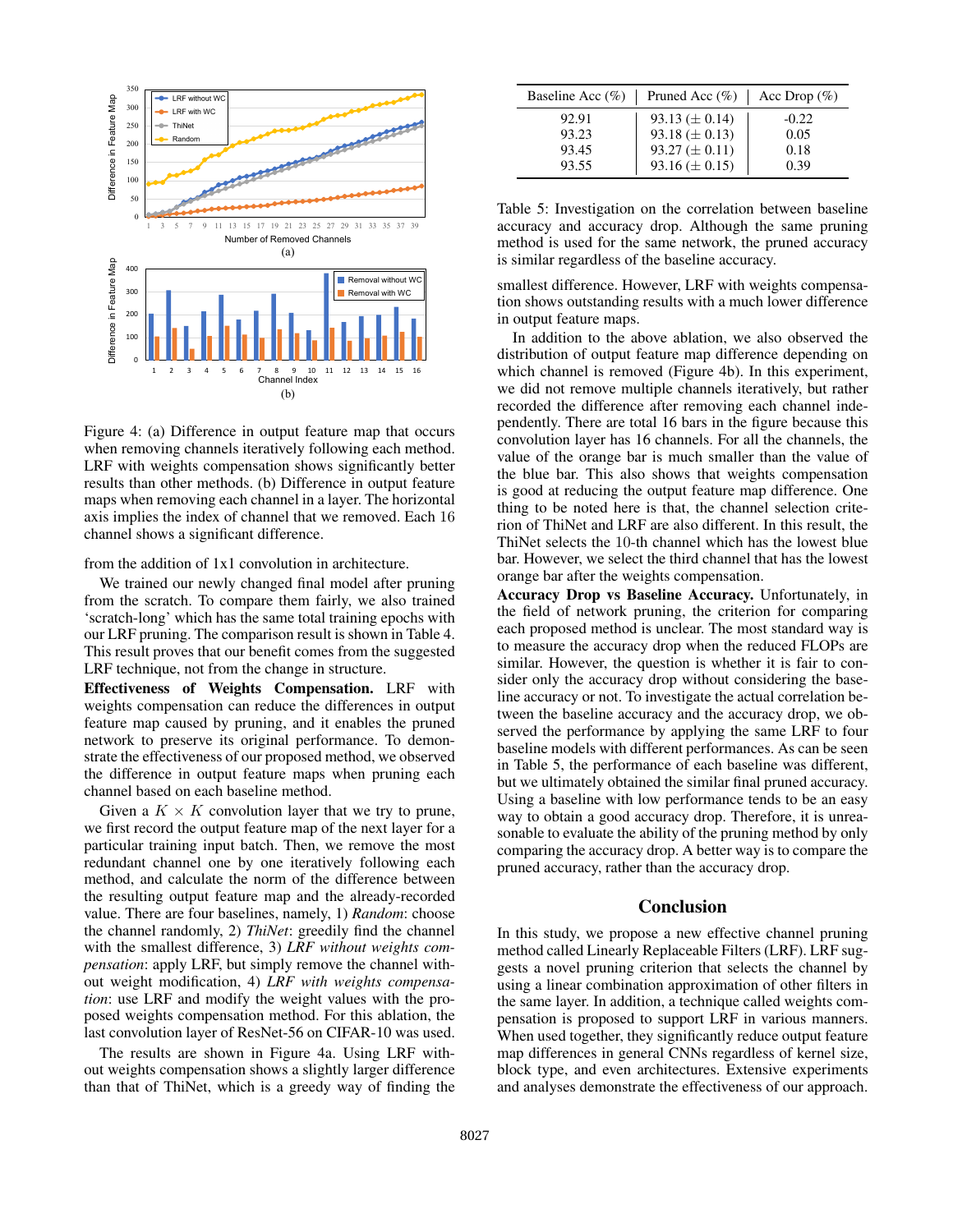## Acknowledgements

This work was supported by the National Research Council of Science & Technology (NST) grant by the Korea government (MSIT) (No. CRC-15-05-ETRI).

## References

Dong, X.; Huang, J.; Yang, Y.; and Yan, S. 2017. More is less: A more complicated network with less inference complexity. In *Proceedings of the IEEE Conference on Computer Vision and Pattern Recognition*, 5840–5848.

Han, S.; Pool, J.; Tran, J.; and Dally, W. 2015. Learning both weights and connections for efficient neural network. In *Advances in neural information processing systems*, 1135– 1143.

He, K.; Zhang, X.; Ren, S.; and Sun, J. 2016a. Deep residual learning for image recognition. In *Proceedings of the IEEE conference on computer vision and pattern recognition*, 770–778.

He, K.; Zhang, X.; Ren, S.; and Sun, J. 2016b. Identity mappings in deep residual networks. In *European conference on computer vision*, 630–645. Springer.

He, Y.; Ding, Y.; Liu, P.; Zhu, L.; Zhang, H.; and Yang, Y. 2020. Learning Filter Pruning Criteria for Deep Convolutional Neural Networks Acceleration. In *Proceedings of the IEEE/CVF Conference on Computer Vision and Pattern Recognition*, 2009–2018.

He, Y.; Kang, G.; Dong, X.; Fu, Y.; and Yang, Y. 2018. Soft filter pruning for accelerating deep convolutional neural networks. *arXiv preprint arXiv:1808.06866* .

He, Y.; Liu, P.; Wang, Z.; Hu, Z.; and Yang, Y. 2019. Filter pruning via geometric median for deep convolutional neural networks acceleration. In *Proceedings of the IEEE Conference on Computer Vision and Pattern Recognition*, 4340– 4349.

He, Y.; Zhang, X.; and Sun, J. 2017. Channel pruning for accelerating very deep neural networks. In *Proceedings of the IEEE International Conference on Computer Vision*, 1389– 1397.

Hinton, G.; Vinyals, O.; and Dean, J. 2015. Distilling the knowledge in a neural network. *arXiv preprint arXiv:1503.02531* .

Howard, A. G.; Zhu, M.; Chen, B.; Kalenichenko, D.; Wang, W.; Weyand, T.; Andreetto, M.; and Adam, H. 2017. Mobilenets: Efficient convolutional neural networks for mobile vision applications. *arXiv preprint arXiv:1704.04861* .

Hu, H.; Peng, R.; Tai, Y.-W.; and Tang, C.-K. 2016. Network trimming: A data-driven neuron pruning approach towards efficient deep architectures. *arXiv preprint arXiv:1607.03250* .

Huang, G.; Liu, Z.; Van Der Maaten, L.; and Weinberger, K. Q. 2017. Densely connected convolutional networks. In *Proceedings of the IEEE conference on computer vision and pattern recognition*, 4700–4708.

Ioffe, S.; and Szegedy, C. 2015. Batch normalization: Accelerating deep network training by reducing internal covariate shift. *arXiv preprint arXiv:1502.03167* .

Krizhevsky, A.; Hinton, G.; et al. 2009. Learning multiple layers of features from tiny images. Technical report, Citeseer.

Krizhevsky, A.; Sutskever, I.; and Hinton, G. E. 2012. Imagenet classification with deep convolutional neural networks. In *Advances in neural information processing systems*, 1097–1105.

Lin, M.; Ji, R.; Wang, Y.; Zhang, Y.; Zhang, B.; Tian, Y.; and Shao, L. 2020. HRank: Filter Pruning using High-Rank Feature Map. In *Proceedings of the IEEE/CVF Conference on Computer Vision and Pattern Recognition*, 1529–1538.

Lin, S.; Ji, R.; Li, Y.; Wu, Y.; Huang, F.; and Zhang, B. 2018. Accelerating Convolutional Networks via Global & Dynamic Filter Pruning. In *IJCAI*, 2425–2432.

Liu, Z.; Li, J.; Shen, Z.; Huang, G.; Yan, S.; and Zhang, C. 2017. Learning efficient convolutional networks through network slimming. In *Proceedings of the IEEE International Conference on Computer Vision*, 2736–2744.

Liu, Z.; Mu, H.; Zhang, X.; Guo, Z.; Yang, X.; Cheng, T. K.-T.; and Sun, J. 2019. MetaPruning: Meta Learning for Automatic Neural Network Channel Pruning. *arXiv preprint arXiv:1903.10258* .

Liu, Z.; Sun, M.; Zhou, T.; Huang, G.; and Darrell, T. 2018. Rethinking the value of network pruning. *arXiv preprint arXiv:1810.05270* .

Luo, J.-H.; Wu, J.; and Lin, W. 2017. Thinet: A filter level pruning method for deep neural network compression. In *Proceedings of the IEEE international conference on computer vision*, 5058–5066.

Paszke, A.; Gross, S.; Massa, F.; Lerer, A.; Bradbury, J.; Chanan, G.; Killeen, T.; Lin, Z.; Gimelshein, N.; Antiga, L.; Desmaison, A.; Kopf, A.; Yang, E.; DeVito, Z.; Raison, M.; Tejani, A.; Chilamkurthy, S.; Steiner, B.; Fang, L.; Bai, J.; and Chintala, S. 2019. PyTorch: An Imperative Style, High-Performance Deep Learning Library. In *Advances in Neural Information Processing Systems 32*, 8024–8035.

Romero, A.; Ballas, N.; Kahou, S. E.; Chassang, A.; Gatta, C.; and Bengio, Y. 2014. Fitnets: Hints for thin deep nets. *arXiv preprint arXiv:1412.6550* .

Russakovsky, O.; Deng, J.; Su, H.; Krause, J.; Satheesh, S.; Ma, S.; Huang, Z.; Karpathy, A.; Khosla, A.; Bernstein, M.; Berg, A. C.; and Fei-Fei, L. 2015. ImageNet Large Scale Visual Recognition Challenge. *International Journal of Computer Vision (IJCV)* 115(3): 211–252. doi:10.1007/s11263- 015-0816-y.

Simonyan, K.; and Zisserman, A. 2014. Very deep convolutional networks for large-scale image recognition. *arXiv preprint arXiv:1409.1556* .

Tan, M.; and Le, Q. V. 2019. EfficientNet: Rethinking Model Scaling for Convolutional Neural Networks. *arXiv preprint arXiv:1905.11946* .